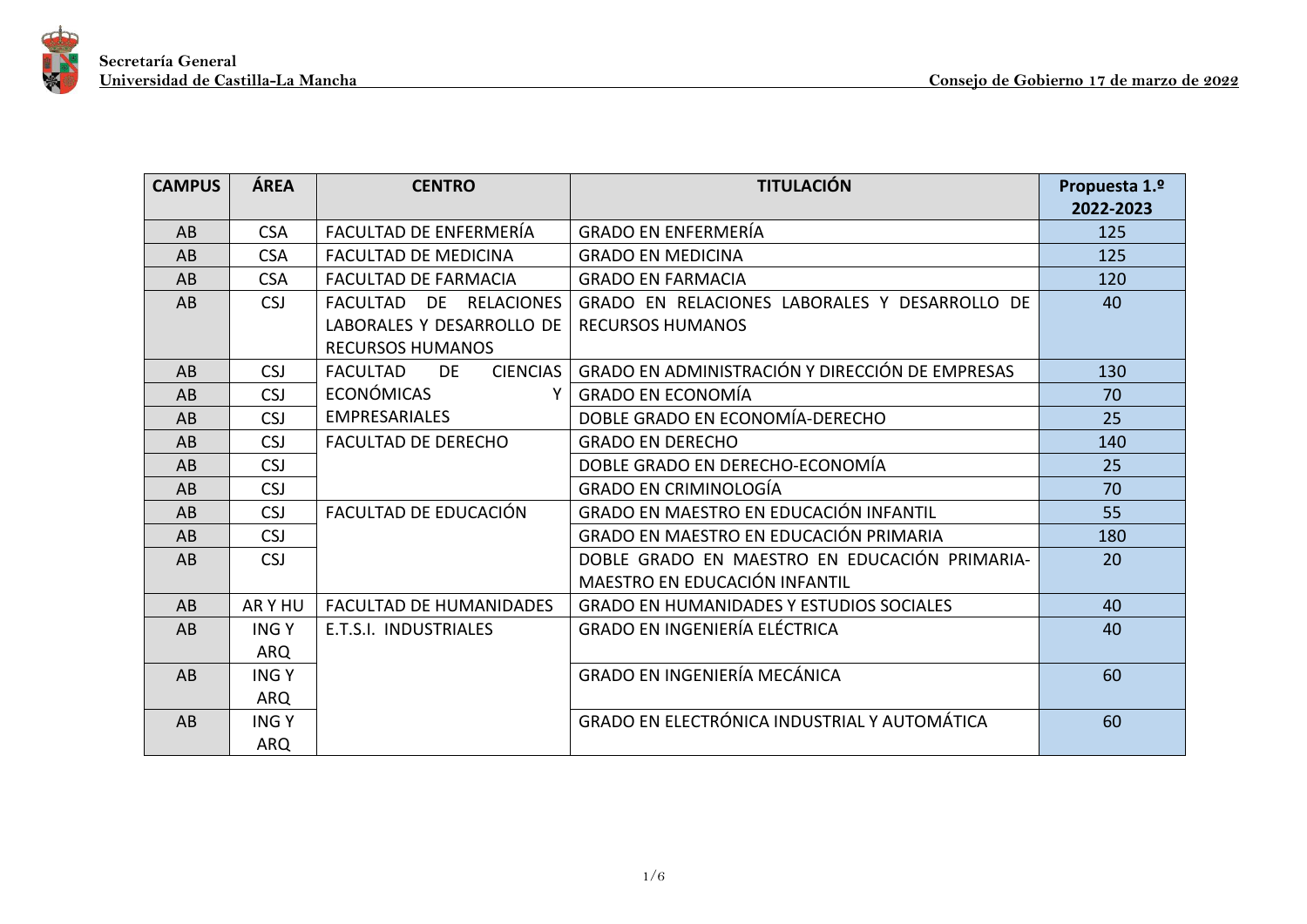

| AB        | <b>INGY</b><br><b>ARQ</b> | INGENIERÍA<br>E.S.<br><b>DE</b><br><b>INFORMÁTICA</b> | <b>GRADO EN INGENIERÍA INFORMÁTICA</b>           | 160  |
|-----------|---------------------------|-------------------------------------------------------|--------------------------------------------------|------|
| AB        | <b>INGY</b>               | E.T.S.I. AGRÓNOMOS Y DE                               | GRADO EN INGENIERÍA FORESTAL Y DEL MEDIO NATURAL | 20   |
|           | ARQ                       | <b>MONTES</b>                                         |                                                  |      |
| AB        | <b>INGY</b>               |                                                       | GRADO EN INGENIERÍA AGRÍCOLA Y AGROALIMENTARIA   | 40   |
|           | <b>ARQ</b>                |                                                       |                                                  |      |
| AB.       | <b>INGY</b>               |                                                       | <b>GRADO EN BIOTECNOLOGÍA</b>                    | 60   |
|           | <b>ARQ</b>                |                                                       |                                                  |      |
|           |                           |                                                       | <b>TOTAL</b>                                     | 1605 |
| <b>CR</b> | <b>CSA</b>                | FACULTAD DE ENFERMERÍA                                | <b>GRADO EN ENFERMERÍA</b>                       | 125  |
| <b>CR</b> | <b>CSA</b>                | <b>FACULTAD DE MEDICINA</b>                           | <b>GRADO EN MEDICINA</b>                         | 75   |
| <b>CR</b> | <b>CSJ</b>                | FACULTAD DE DERECHO Y                                 | GRADO EN ADMINISTRACIÓN Y DIRECCIÓN DE EMPRESAS  | 140  |
| <b>CR</b> | <b>CSJ</b>                | <b>CIENCIAS SOCIALES</b>                              | GRADO EN RELACIONES LABORALES Y DESARROLLO DE    | 60   |
|           |                           |                                                       | <b>RECURSOS HUMANOS</b>                          |      |
| <b>CR</b> | <b>CSJ</b>                |                                                       | <b>GRADO EN DERECHO</b>                          | 140  |
| <b>CR</b> | <b>CSJ</b>                |                                                       | DOBLE GRADO EN DERECHO-ADMINISTRACIÓN<br>Y       | 40   |
|           |                           |                                                       | DIRECCIÓN DE EMPRESAS                            |      |
| <b>CR</b> | <b>CSJ</b>                | FACULTAD DE EDUCACIÓN                                 | <b>GRADO EN MAESTRO EN EDUCACIÓN INFANTIL</b>    | 55   |
| <b>CR</b> | <b>CSJ</b>                |                                                       | GRADO EN MAESTRO EN EDUCACIÓN PRIMARIA           | 190  |
| <b>CR</b> | <b>CSJ</b>                |                                                       | DOBLE GRADO EN MAESTRO EN EDUCACIÓN PRIMARIA-    | 20   |
|           |                           |                                                       | MAESTRO EN EDUCACIÓN INFANTIL                    |      |
| <b>CR</b> | AR Y HU                   | <b>FACULTAD DE LETRAS</b>                             | <b>GRADO EN ESPAÑOL: LENGUA Y LITERATURA</b>     | 30   |
| <b>CR</b> | AR Y HU                   |                                                       | <b>GRADO EN ESTUDIOS INGLESES</b>                | 70   |
| <b>CR</b> | AR Y HU                   |                                                       | GRADO EN GEOGRAFÍA, DESARROLLO TERRITORIAL Y     | 20   |
|           |                           |                                                       | <b>SOSTENIBILIDAD</b>                            |      |
| <b>CR</b> | AR Y HU                   |                                                       | <b>GRADO EN HISTORIA</b>                         | 50   |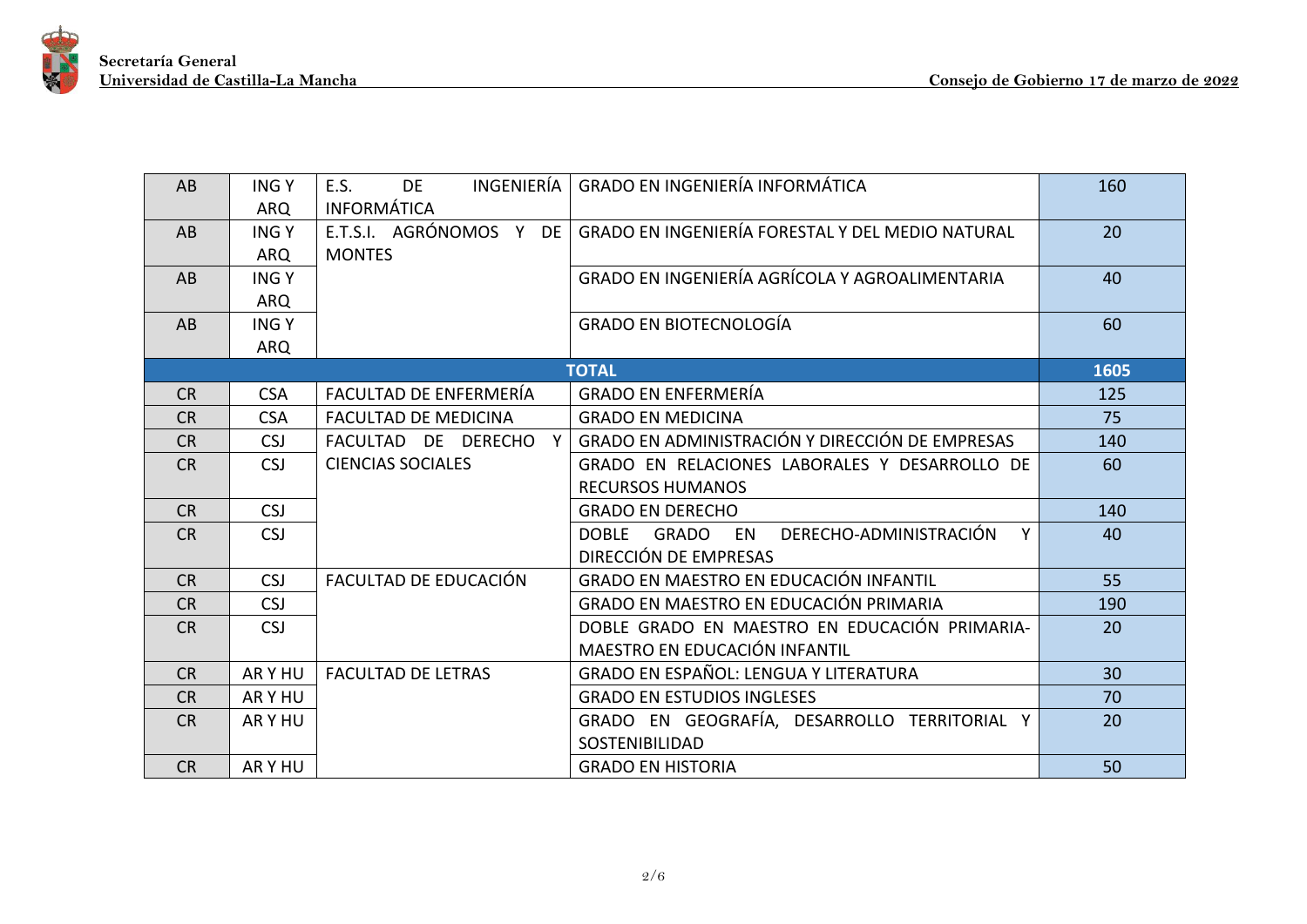

| <b>CR</b> | AR Y HU     |                                          | <b>GRADO EN HISTORIA DEL ARTE</b>                        | 35  |
|-----------|-------------|------------------------------------------|----------------------------------------------------------|-----|
| <b>CR</b> | AR Y HU     |                                          | <b>GRADO EN LENGUAS Y LITERATURAS MODERNAS: FRANCÉS-</b> | 40  |
|           |             |                                          | <b>INGLÉS</b>                                            |     |
| <b>CR</b> | <b>CE</b>   | FACULTAD DE CIENCIAS<br>$\mathbf{Y}$     | GRADO EN CIENCIA Y TECNOLOGÍA DE LOS ALIMENTOS           | 55  |
| <b>CR</b> | <b>CE</b>   | TECNOLOGÍAS QUÍMICAS                     | <b>GRADO EN QUÍMICA</b>                                  | 100 |
| <b>CR</b> | <b>INGY</b> |                                          | <b>GRADO EN INGENIERÍA QUÍMICA</b>                       | 55  |
|           | <b>ARQ</b>  |                                          |                                                          |     |
| <b>CR</b> | <b>INGY</b> | INGENIERÍA<br><b>E.T.S.</b><br>DE        | <b>GRADO EN INGENIERÍA ELÉCTRICA</b>                     | 30  |
|           | ARQ         | <b>INDUSTRIAL</b>                        |                                                          |     |
| <b>CR</b> | <b>INGY</b> |                                          | GRADO EN INGENIERÍA MECÁNICA                             | 50  |
|           | <b>ARQ</b>  |                                          |                                                          |     |
| <b>CR</b> | <b>INGY</b> |                                          | GRADO EN INGENIERÍA ELECTRÓNICA INDUSTRIAL<br>Y          | 40  |
|           | <b>ARQ</b>  |                                          | <b>AUTOMÁTICA</b>                                        |     |
| <b>CR</b> | <b>INGY</b> | E.T.S.I. CAMINOS, CANALES Y              | <b>GRADO EN INGENIERÍA CIVIL Y TERRITORIAL</b>           | 40  |
|           | ARQ         | <b>PUERTOS</b>                           |                                                          |     |
| <b>CR</b> | <b>INGY</b> | E. DE INGENIERÍA MINERA E                | <b>GRADO EN INGENIERÍA ELÉCTRICA</b>                     | 30  |
| (ALM)     | ARQ         | <b>INDUSTRIAL</b>                        |                                                          |     |
| <b>CR</b> | <b>INGY</b> |                                          | <b>GRADO EN INGENIERÍA MECÁNICA</b>                      | 30  |
| (ALM)     | <b>ARQ</b>  |                                          |                                                          |     |
| <b>CR</b> | <b>INGY</b> |                                          | GRADO EN INGENIERÍA MINERA Y ENÉRGÉTICA                  | 20  |
| (ALM)     | <b>ARQ</b>  |                                          |                                                          |     |
| <b>CR</b> | <b>INGY</b> | E.S. DE INFORMÁTICA                      | <b>GRADO EN INGENIERÍA INFORMÁTICA</b>                   | 160 |
|           | <b>ARQ</b>  |                                          |                                                          |     |
| <b>CR</b> | <b>INGY</b> | E.T.S.<br><b>DE</b><br><b>INGENIEROS</b> | GRADO EN INGENIERÍA AGRÍCOLA Y AGROALIMENTARIA           | 40  |
|           | <b>ARQ</b>  | <b>AGRÓNOMOS</b>                         |                                                          |     |
| <b>CR</b> | <b>CE</b>   |                                          | <b>GRADO EN ENOLOGÍA</b>                                 | 25  |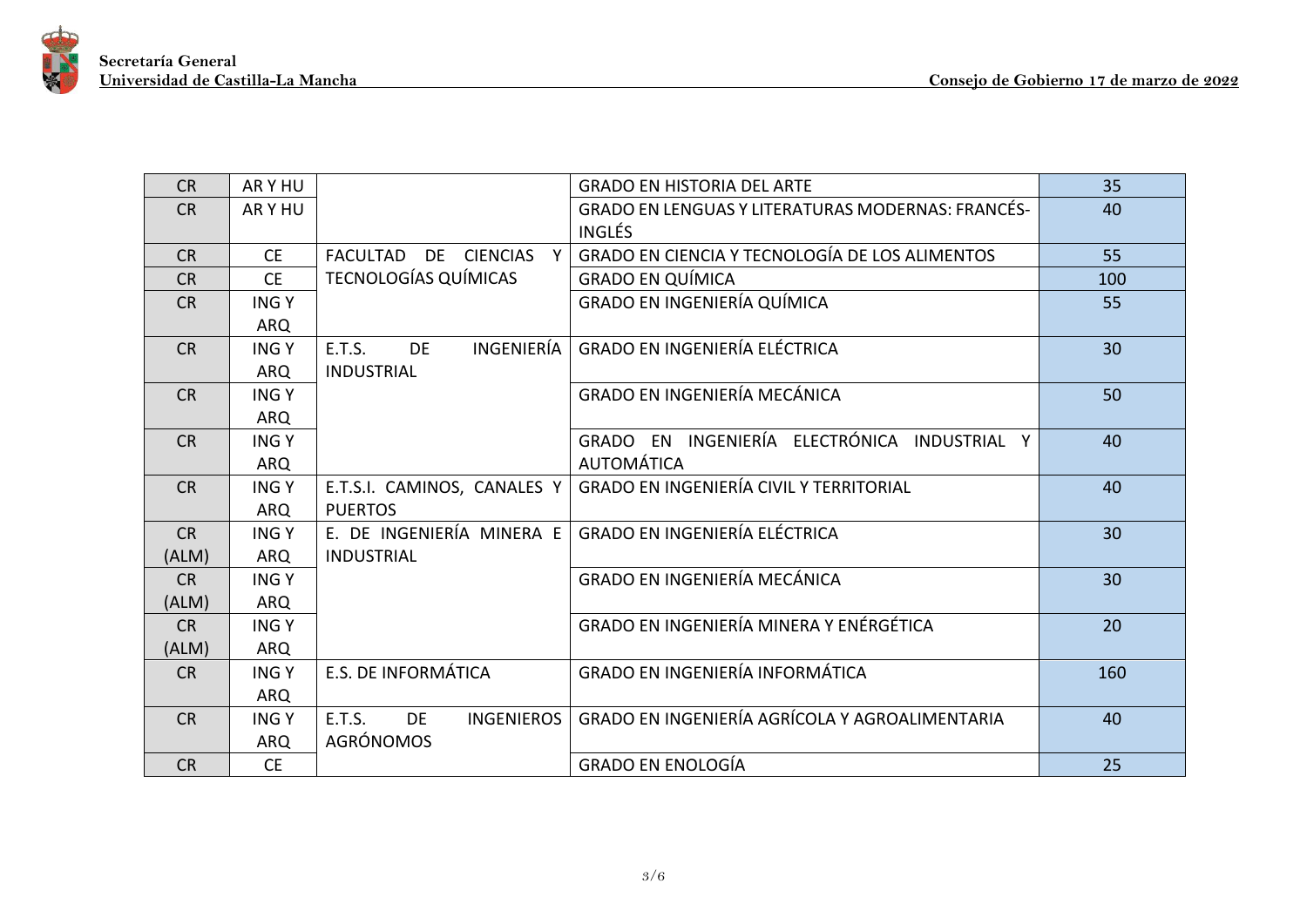

| <b>TOTAL</b> |             |                                          |                                                                                         | 1765 |
|--------------|-------------|------------------------------------------|-----------------------------------------------------------------------------------------|------|
| CU           | <b>INGY</b> | <b>ESCUELA POLITÉCNICA</b>               | GRADO EN INGENIERÍA DE EDIFICACIÓN                                                      | 25   |
|              | <b>ARQ</b>  |                                          |                                                                                         |      |
| CU           | <b>INGY</b> |                                          | INGENIERÍA<br><b>TECNOLOGÍAS</b><br><b>DE</b><br><b>EN</b><br><b>GRADO</b><br><b>DE</b> | 40   |
|              | <b>ARQ</b>  |                                          | <b>TELECOMUNICACIÓN</b>                                                                 |      |
| <b>CU</b>    | <b>CSA</b>  | FACULTAD DE ENFERMERÍA                   | <b>GRADO EN ENFERMERÍA</b>                                                              | 125  |
| CU           | <b>CSJ</b>  | <b>FACULTAD</b><br>DE<br><b>CIENCIAS</b> | GRADO EN ADMINISTRACIÓN Y DIRECCIÓN DE EMPRESAS                                         | 60   |
| CU           | <b>CSJ</b>  | <b>SOCIALES</b>                          | <b>GRADO EN DERECHO</b>                                                                 | 75   |
| CU           | <b>CSJ</b>  |                                          | DOBLE GRADO EN DERECHO-ADMINISTRACIÓN<br>Y                                              | 15   |
|              |             |                                          | DIRECCIÓN DE EMPRESAS                                                                   |      |
| CU           | <b>CSJ</b>  |                                          | <b>GRADO EN TURISMO</b>                                                                 | 40   |
| CU           | <b>CSJ</b>  |                                          | DOBLE GRADO TURISMO- ADMINISTRACIÓN Y DIRECCIÓN                                         | 15   |
|              |             |                                          | <b>DE EMPRESAS</b>                                                                      |      |
| CU           | <b>CSJ</b>  |                                          | GRADO EN RELACIONES LABORALES Y DESARROLLO DE                                           | 20   |
|              |             |                                          | <b>RECURSOS HUMANOS</b>                                                                 |      |
| CU           | <b>CSJ</b>  | FACULTAD DE EDUCACIÓN                    | <b>GRADO EN MAESTRO EN EDUCACIÓN INFANTIL</b>                                           | 55   |
| CU           | <b>CSJ</b>  |                                          | GRADO EN MAESTRO EN EDUCACIÓN PRIMARIA                                                  | 130  |
| CU           | <b>CSJ</b>  |                                          | DOBLE GRADO EN MAESTRO EN EDUCACIÓN PRIMARIA-                                           | 20   |
|              |             |                                          | MAESTRO EN EDUCACIÓN INFANTIL                                                           |      |
| CU           | <b>CSJ</b>  | <b>FACULTAD DE TRABAJO SOCIAL</b>        | <b>GRADO EN TRABAJO SOCIAL</b>                                                          | 60   |
| CU           | <b>CSJ</b>  | FACULTAD DE COMUNICACIÓN                 | <b>GRADO EN PERIODISMO</b>                                                              | 60   |
| CU           | <b>CSJ</b>  |                                          | GRADO EN COMUNICACIÓN AUDIOVISUAL                                                       | 55   |
| CU           | <b>CSJ</b>  |                                          | DOBLE GRADO EN COMUNICACIÓN AUDIOVISUAL-                                                | 25   |
|              |             |                                          | <b>PERIODISMO</b>                                                                       |      |
| CU           | ARY HU      | <b>FACULTAD DE BELLAS ARTES</b>          | <b>GRADO EN BELLAS ARTES</b>                                                            | 120  |
| CU           | <b>CSJ</b>  |                                          | <b>GRADO EN EDUCACIÓN SOCIAL</b>                                                        | 60   |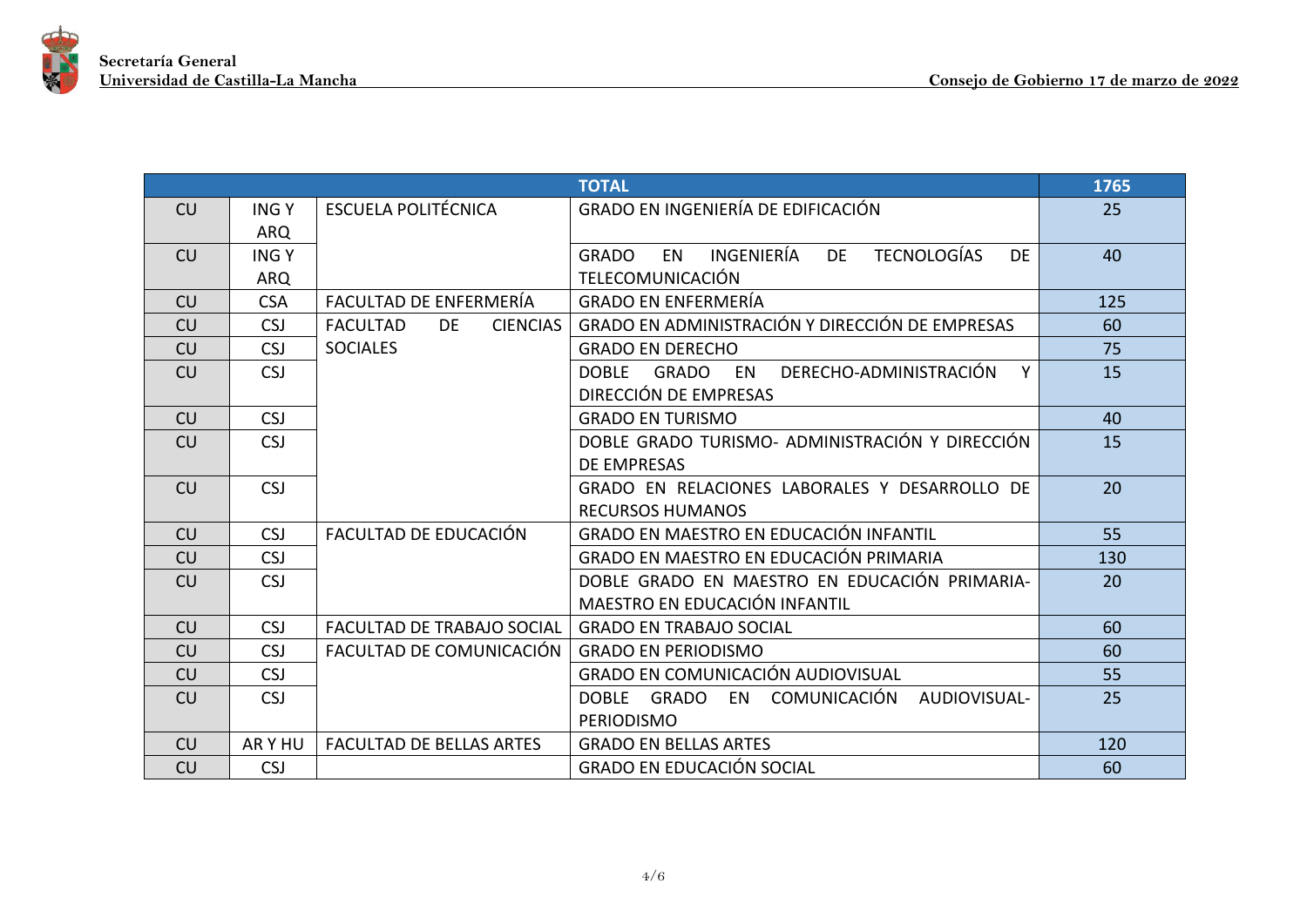

| <b>CU</b>      | AR Y HU     |                                           | FACULTAD DE CIENCIAS DE LA GRADO EN HUMANIDADES: HISTORIA CULTURAL | 20   |
|----------------|-------------|-------------------------------------------|--------------------------------------------------------------------|------|
|                |             | EDUCACIÓN Y HUMANIDADES                   |                                                                    |      |
|                |             |                                           | <b>TOTAL</b>                                                       | 1020 |
| <b>TO</b>      | <b>CSA</b>  | FACULTAD DE FISIOTERAPIA Y                | <b>GRADO EN ENFERMERÍA</b>                                         | 105  |
| <b>TO</b>      | <b>CSA</b>  | ENFERMERÍA                                | <b>GRADO EN FISIOTERAPIA</b>                                       | 90   |
| <b>TO</b>      | <b>INGY</b> | <b>FACULTAD DE ARQUITECTURA</b>           | <b>GRADO EN ARQUITECTURA</b>                                       | 60   |
|                | <b>ARQ</b>  |                                           |                                                                    |      |
| <b>TO</b>      | <b>INGY</b> | INGENIERÍA<br><b>ESCUELA</b><br><b>DE</b> | <b>GRADO EN INGENIERÍA ELÉCTRICA</b>                               | 70   |
|                | <b>ARQ</b>  | <b>INDUSTRIAL Y AEROESPACIAL</b>          |                                                                    |      |
| <b>TO</b>      | <b>INGY</b> |                                           | GRADO EN INGENIERÍA ELECTRÓNICA INDUSTRIAL Y                       | 70   |
|                | <b>ARQ</b>  |                                           | <b>AUTOMÁTICA</b>                                                  |      |
| T <sub>O</sub> | <b>INGY</b> |                                           | <b>GRADO EN INGENIERÍA AEROESPACIAL</b>                            | 60   |
|                | <b>ARQ</b>  |                                           |                                                                    |      |
| <b>TO</b>      | <b>CSJ</b>  | <b>FACULTAD</b><br><b>CIENCIAS</b><br>DE  | <b>GRADO EN DERECHO</b>                                            | 150  |
| T <sub>O</sub> | <b>CSJ</b>  | <b>JURÍDICAS Y SOCIALES</b>               | GRADO EN ADMINISTRACIÓN Y DIRECCIÓN DE EMPRESAS                    | 140  |
| <b>TO</b>      | <b>CSJ</b>  |                                           | <b>GRADO EN ESTUDIOS INTERNACIONALES</b>                           | 45   |
| <b>TO</b>      | <b>CSJ</b>  |                                           | GRADO EN DERECHO-ADMINISTRACIÓN<br><b>DOBLE</b><br>Y               | 40   |
|                |             |                                           | DIRECCIÓN DE EMPRESAS                                              |      |
| T <sub>O</sub> | <b>CSJ</b>  |                                           | DOBLE GRADO EN ADMINISTRACIÓN Y DIRECCIÓN DE                       | 15   |
|                |             |                                           | <b>EMPRESAS-ESTUDIOS INTERNACIONALES</b>                           |      |
| <b>TO</b>      | <b>CSJ</b>  |                                           | DOBLE GRADO EN DERECHO-ESTUDIOS INTERNACIONALES                    | 15   |
| <b>TO</b>      | <b>CSJ</b>  | FACULTAD DE CIENCIAS DEL                  | GRADO EN CIENCIAS DE LA ACTIVIDAD FÍSICA Y DEL                     | 100  |
|                |             | <b>DEPORTE</b>                            | <b>DEPORTE</b>                                                     |      |
| <b>TO</b>      | <b>CSJ</b>  | FACULTAD DE EDUCACIÓN                     | <b>GRADO EN MAESTRO EN EDUCACIÓN INFANTIL</b>                      | 70   |
| T <sub>O</sub> | <b>CSJ</b>  |                                           | GRADO EN MAESTRO EN EDUCACIÓN PRIMARIA                             | 140  |
| <b>TO</b>      | <b>CE</b>   |                                           | <b>GRADO EN BIOQUÍMICA</b>                                         | 80   |